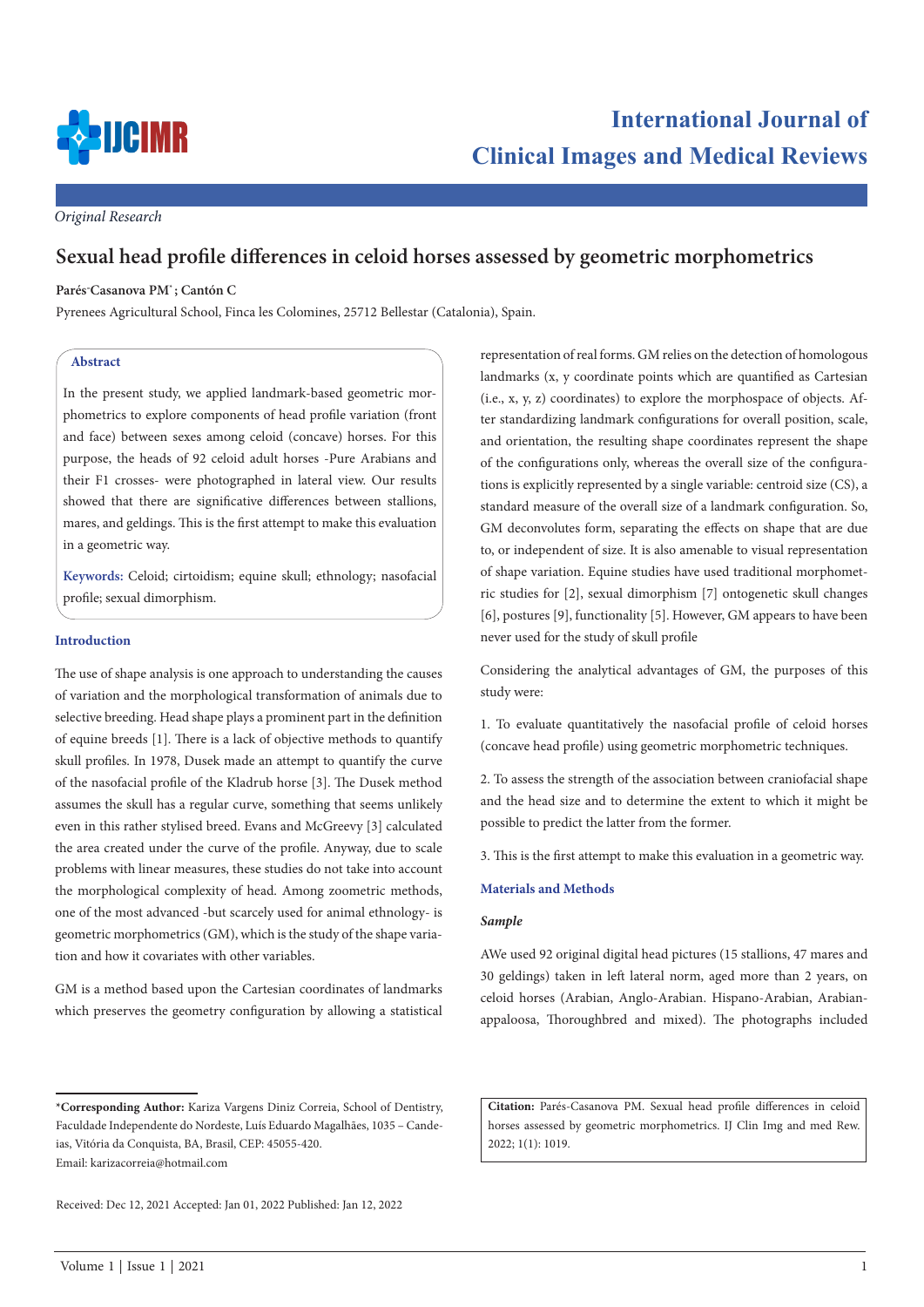a metal piece on their cheek to facilitate calibration by the software. Only horses without signs of head alterations were included. The lateral pictures originated from different private owners and breeders. Second author (CC) was responsible of this part.

#### *Geometric morphometrics*

The sample collected was studied by geometric morphometrics. A total of landmarks (5) and semi-landmarks (14) were collected on each head (left side) with the software TpsDig version 1.40 [8] (Figure 1). The present study goes further by modelling more precisely and more extensively the head outline of the horse. This structure can be considered as a homologous curve between subjects and can thus be accurately described and studied with points that don't need to be homologous, i.e., semilandmarks. Semilandmarks are points on smooth curves, for which the exact location on the curve cannot be identified and hence is statistically estimated. The principle is to draw a curve with arbitrarily placed semilandmarks and then to optimize the position of each of them by allowing them to slide along the curve. After sliding the semilandmarks, landmark configurations were superimposed by Generalized Procrustes Analysis, a least-squares oriented registration technique, standardizing position, scale, and orientation of all configurations.

Size requires certain evaluation because traits are allometrically related to the organism's size. For this purpose, a multivariate regression assessed the effect of size (CS as independent variable) in shape changes (Procrustes coordinates). To test the null hypothesis of independence of the variables, a non-parametric permutation test of 10,000 rounds was applied. Then, a Canonical Variate Analysis (CVA) was performed to study differences between genders. And finally, to explore general shape variation, a Principal Component Analysis (PCA) was used. For all statistical analyses, we used MorphoJ software version 1.07a [4] with  $\alpha = 0.05$ .



Figure 1: A total of 5 landmarks (big dots, numbered 4 to 8) and 14 semilandmarks (small dots) were collected on each head (left side). Landmarjs 12 and 13 represents a ruler (e.g. a pattern of known distance).

#### **Results**

#### *Allometry*

Multivariate regression showed that a 6.30% of the shape variation was explained by size variation (p=0.0057), so for ulterior analysis, regression residuals were used.

#### *Canonical Variate Analysis*

Volume 1 | Issue 1 | 2021 2

CVA reflected statistical differences between genders (p<0.04 for Mahalanobis distances among groups). On the plot, first axis explained a 70.96% of the variance and second one, a 29.03% **(Figure 2)**.



**Figure 2:** Canonical Variate Analysis. It reflected statistical differences between genders (15 stallions S, 47 mares F and 30 geldings G). On the plot, first axis explained a 70.96% of the variance and second one, a 29.03%.

#### *Principal Component Analysis*

First two components for PCA explained 84.88% of the total observed variance (PC1+PC2=72.95%+11.93%) (**Table 1**).

**Table 1:** Results for the Principal Component Analysis. First two principal components (PC) explained 84.88% of the total observed variance (PC1+PC2=72.95%+11.93%). Most discriminative values  $(>[0.3])$  appear in bold.

|     | PC1       | PC <sub>2</sub> |
|-----|-----------|-----------------|
| x1  | 0.0335    | $-0.0783$       |
| y1  | 0.2535    | $-0.1623$       |
| x2  | $-0.0086$ | 0.0466          |
| y2  | $-0.1875$ | 0.1707          |
| x3  | $-0.0386$ | 0.0519          |
| y3  | $-0.1717$ | 0.2281          |
| x4  | $-0.0277$ | $-0.0359$       |
| y4  | $-0.2330$ | $-0.4541$       |
| x5  | 0.0605    | $-0.0176$       |
| y5  | 0.4026    | 0.2137          |
| х6  | 0.0061    | $-0.1098$       |
| y6  | 0.3360    | $-0.3765$       |
| x7  | 0.0388    | $-0.0314$       |
| y7  | 0.1666    | $-0.0218$       |
| x8  | 0.0311    | $-0.0030$       |
| y8  | 0.0333    | 0.0570          |
| x9  | 0.0106    | 0.0304          |
| y9  | $-0.0875$ | 0.1216          |
| x10 | $-0.0086$ | 0.0540          |
| y10 | $-0.1828$ | 0.2163          |
| x11 | $-0.0165$ | 0.0454          |
| y11 | $-0.1838$ | 0.2282          |
| x12 | $-0.0273$ | 0.0433          |
| y12 | $-0.1771$ | 0.2371          |
| x13 | $-0.0388$ | 0.0588          |
| y13 | $-0.2041$ | 0.1126          |
| x14 | $-0.0415$ | 0.0507          |
| y14 | $-0.2161$ | $-0.1297$       |
|     |           |                 |